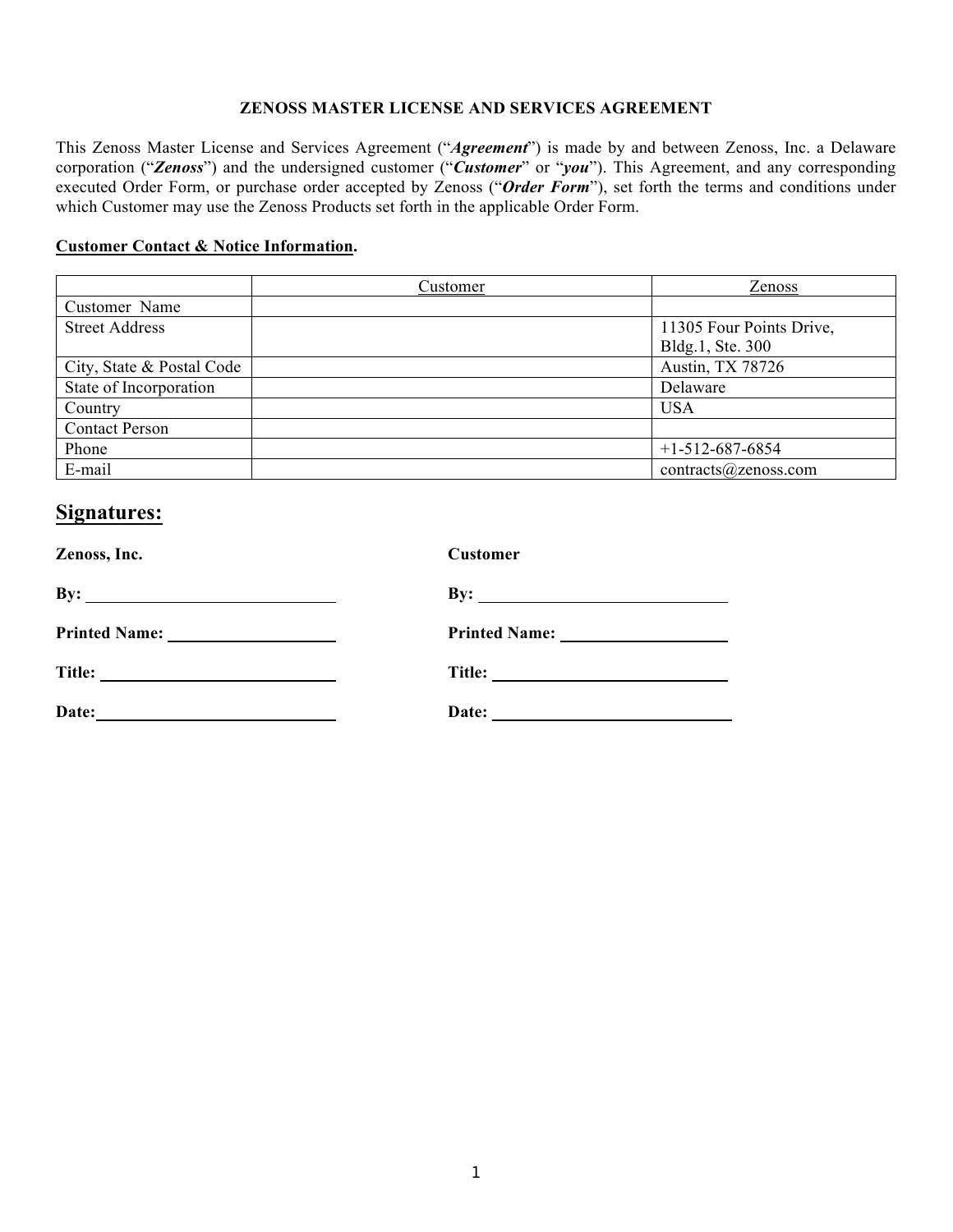# **1. License and Services**

1.1 Software License. Customer is granted a License to use the Zenoss Software, Support, and Services in the quantities of Managed Resources authorized in the applicable Order Form ("*Authorized Quantity*"), for Customer's own internal business use, as well as to provide services to its clients. Customer is not authorized to resell, distribute, or transfer Software Licenses to any third party. Customer has no other grants or rights to use, in any way, the Software, Support, and Services. Upon request by Zenoss, and not more frequently than once per calendar quarter, Customer will produce a Managed Resources Usage Report and provide it to Zenoss in unaltered form. If the number of Managed Resources being managed by the Software is found to be more than the Authorized Quantity, Customer agrees to purchase the additional necessary Managed Resources capacity for a term ending co-terminus with the then-current Order Form and at the same applicable pro-rated Software License and Support fee.

1.2 The Description of Software, Support, and Services ("*DOSSS*"), as amended, applicable to any Order Form is incorporated into this Agreement.

1.3 Professional Services. You agree to use or apply any Services solely in conjunction with managing the Authorized Quantity of Managed Resources for purposes permitted by your particular license grant. Zenoss will make available and manage Services as described in the DOSSS, or Statement of Work ("*SOW*") executed between you and Zenoss. Each SOW will become part of your agreement with Zenoss by reference when signed by Zenoss and you, and shall include (a) a detailed description of Zenoss' and your respective responsibilities; (b) an estimated performance schedule including milestones, if applicable; (c) specific completion criteria that Zenoss is required to meet to fulfill its obligations under the SOW; (d) pricing and payment terms; and (e) identification of Zenoss and your contacts. A SOW may only be amended or modified by a written document signed by authorized representatives of Zenoss and you. You shall reimburse Zenoss for all reasonable travel and other related expenses incurred by Zenoss in connection with performance of the Services. Zenoss agrees to use reasonable efforts to mitigate expenses. Services may be provided by Zenoss or individuals or organizations employed by or under contract with Zenoss, at the discretion of Zenoss.

# **2. Payment**

2.1 Customer will be invoiced the amount in any Order Form or SOW upon acceptance by Zenoss, and will pay any Invoice within thirty (30) days of the Invoice Date.

2.2 Customer will pay to renew the Software License thirty (30) days before the anniversary of the Effective Date of this Agreement.

2.3 Zenoss may increase the renewal cost by up to 5% each year and will notify Customer of any such increase sixty (60) days before the anniversary of the Effective Date.

2.4 Customer will pay a late fee of one and half percent (1.5%) each month that a payment is late.

# **3. Term and Termination**

3.1 The Term of the Software License is indicated on the applicable Order Form, and renews until either party elects to terminate the license.

3.2 The Software License will renew in increments of one year (1 year) starting on the anniversary of the Effective Date, unless either party provides written notice of non-renewal at least thirty (30) days prior to the expiration of the then-current term. Payment of the renewal fee for the continued use of the Service or Software will constitute agreement to renew the Software License.

3.3 Zenoss may terminate this Agreement immediately in the event that Customer: (a) fails to pay an invoice when due, (b) uses Support in connection with Managed Resources in excess of the Authorized Quantity of Managed Resources or in violation of the license terms stated in the DOSSS, or (c) commits a material breach of this Agreement and fails to remedy that breach within thirty (30) days of receipt of written notice of material breach.

3.4 Customer may terminate this Agreement in the event Zenoss commits a material breach of this Agreement and fails to remedy that breach within thirty (30) days of receipt of written notice of material breach.

3.5 Upon termination, Customer shall lose all rights to use the Support, Services, Software, and Updates under this Agreement and Customer shall immediately stop all use. Upon termination, Customer shall certify that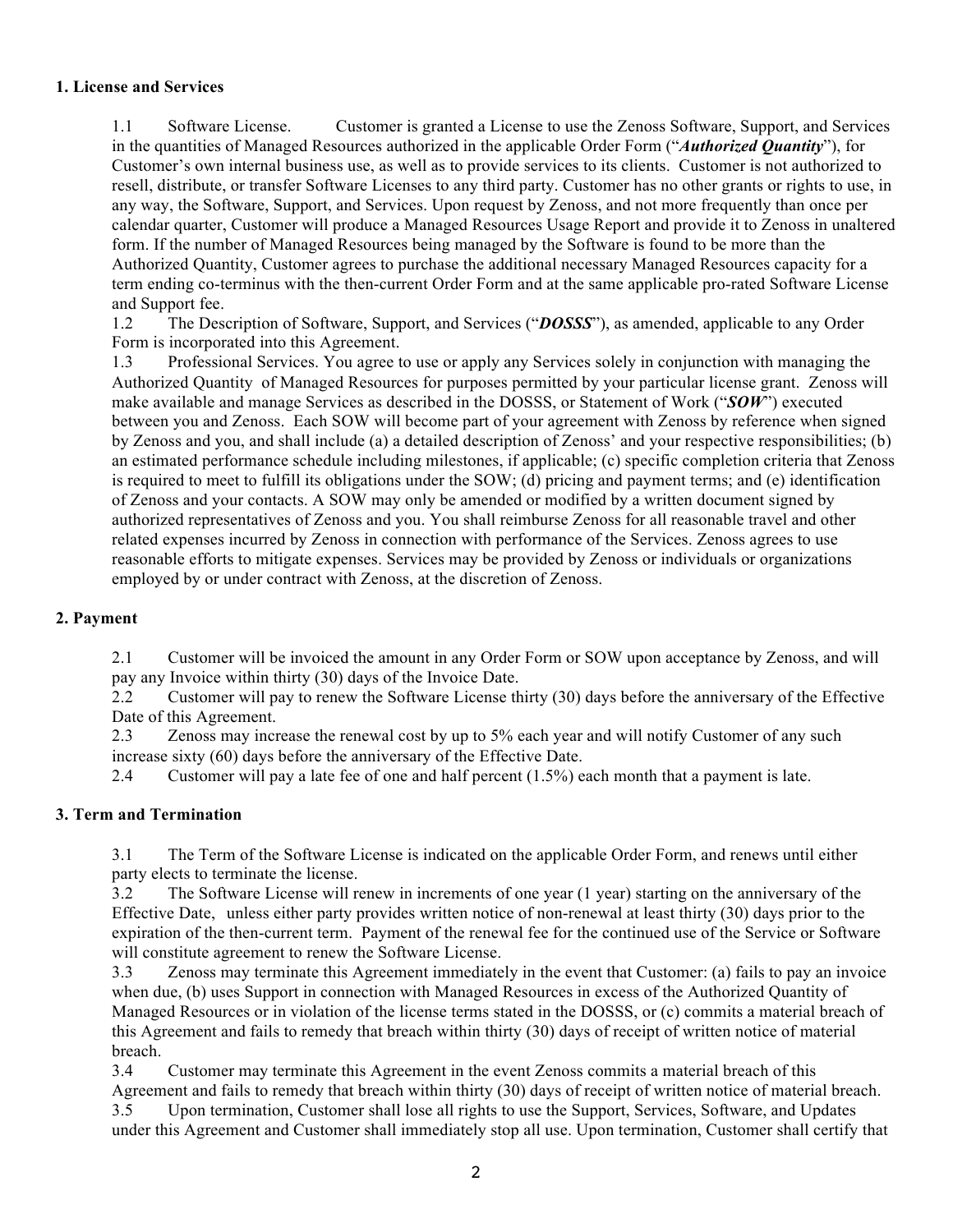Customer has uninstalled all copies of the Software from all servers under Customer's control and return all copies to Zenoss. Sections 1,2,3,4,5, 6, and 8 of this Agreement shall survive the termination of this Agreement for any reason.

### **4. Warranties and Limitations on Liability**

4.1 NO WARRANTY. THE SOFTWARE, SERVICES, DOCUMENTATION, DELIVERABLES AND SUPPORT ARE PROVIDED TO YOU "AS IS," WITHOUT ANY WARRANTIES OF ANY KIND, INCLUDING, BUT NOT LIMITED TO, WARRANTIES CONCERNING THE INSTALLATION, USE OR PERFORMANCE OF THE SOFTWARE. ZENOSS AND ITS SUPPLIERS DISCLAIM ANY AND ALL WARRANTIES, EITHER EXPRESS OR IMPLIED, INCLUDING BUT NOT LIMITED TO ANY WARRANTY OF MERCHANTABILITY, FITNESS FOR A PARTICULAR PURPOSE, NON-INFRINGEMENT, SYSTEM INTEGRATION, NON-INTERFERENCE AND/OR ACCURACY OF INFORMATIONAL CONTENT. ZENOSS AND ITS SUPPLIERS DO NOT WARRANT THAT ANY ZENOSS SOFTWARE OR SUPPORT WILL MEET YOUR REQUIREMENTS OR THAT THE OPERATION THEREOF WILL BE UNINTERRUPTED OR ERROR-FREE, OR THAT ERRORS WILL BE CORRECTED. ANY THIRD PARTY SOFTWARE, INCLUDING ANY THIRD PARTY'S PLUG IN, THAT MAY BE PROVIDED WITH THE SOFTWARE IS INCLUDED FOR USE AT YOUR OPTION. IF YOU CHOOSE TO USE SUCH THIRD PARTY SOFTWARE, THEN SUCH USE SHALL BE GOVERNED BY SUCH THIRD PARTY'S LICENSE AGREEMENT. ZENOSS IS NOT RESPONSIBLE FOR ANY THIRD PARTY'S SOFTWARE AND SHALL HAVE NO LIABILITY FOR YOUR USE OF THIRD PARTY SOFTWARE.

4.2 LIMITATION OF LIABILITY. TO THE MAXIMUM EXTENT PERMITTED BY APPLICABLE LAW, (A) IN NO EVENT SHALL ZENOSS OR ITS SUPPLIERS HAVE ANY LIABILITY FOR CONSEQUENTIAL, EXEMPLARY, SPECIAL, INDIRECT, INCIDENTAL OR PUNITIVE DAMAGES, INCLUDING (WITHOUT LIMITATION) ANY LOST PROFIT OR LOST SAVINGS (WHETHER RESULTING FROM IMPAIRED OR LOST DATA, SOFTWARE OR COMPUTER FAILURE, SUPPORT FAILURE, OR ANY OTHER CAUSE), EVEN IF IT HAS BEEN ADVISED OF THE POSSIBILITY OF SUCH DAMAGES; AND (B) IN ANY EVENT, AND NOTWITHSTANDING ANY OTHER PROVISION IN THIS AGREEMENT, THE LIABILITY OF ZENOSS TO YOU FOR ANY REASON AND UPON ANY CAUSE OF ACTION SHALL BE LIMITED TO THE AMOUNT PAID TO ZENOSS BY YOU DURING THE PREVIOUS TWELVE MONTHS.

4.3 INTELLECTUAL PROPERTY LIABILITY. THE IP ASSURANCE TERMS OF THE ZENOSS, INC. SOFTWARE SUBSCRIPTION POLICIES STATE ZENOSS' ENTIRE LIABILITY AND YOUR SOLE AND EXCLUSIVE REMEDY FOR INTELLECTUAL PROPERTY RIGHTS INFRINGEMENT.

# **5. Confidentiality**

5.1 During the term of this Agreement, and for two years following its termination, neither party shall disclose to any third party any information that is clearly marked as "Confidential" or identified in writing to the receiving party as confidential at the time of disclosure, or which would appear, to a reasonable person, to be of a confidential nature ("*Confidential Information*"). In protecting Confidential Information, a receiving party agrees to use the same care that it takes for its own confidential information. All Software, financial information, and other terms and conditions of this Agreement, are Confidential Information. Either party may disclose Confidential Information if (a) disclosures to legal and financial advisors as necessary; or (b) as required by governmental or judicial order. The disclosing party will notify the other party of the disclosure.

5.2 The non-disclosure obligations of Section 5.1 shall not apply if the information shall have: (a) first become generally known and published through no fault of the receiving party; (b) been learned by the receiving party from a third party; (c) been already known to the receiving party without violating this or any other confidentiality obligation; or (d) been developed by or for the receiving party, independent of activities under this Agreement. Further, the terms of confidentiality under this Agreement shall not be construed to limit either party's right to independently develop or acquire products without use of the other party's confidential information.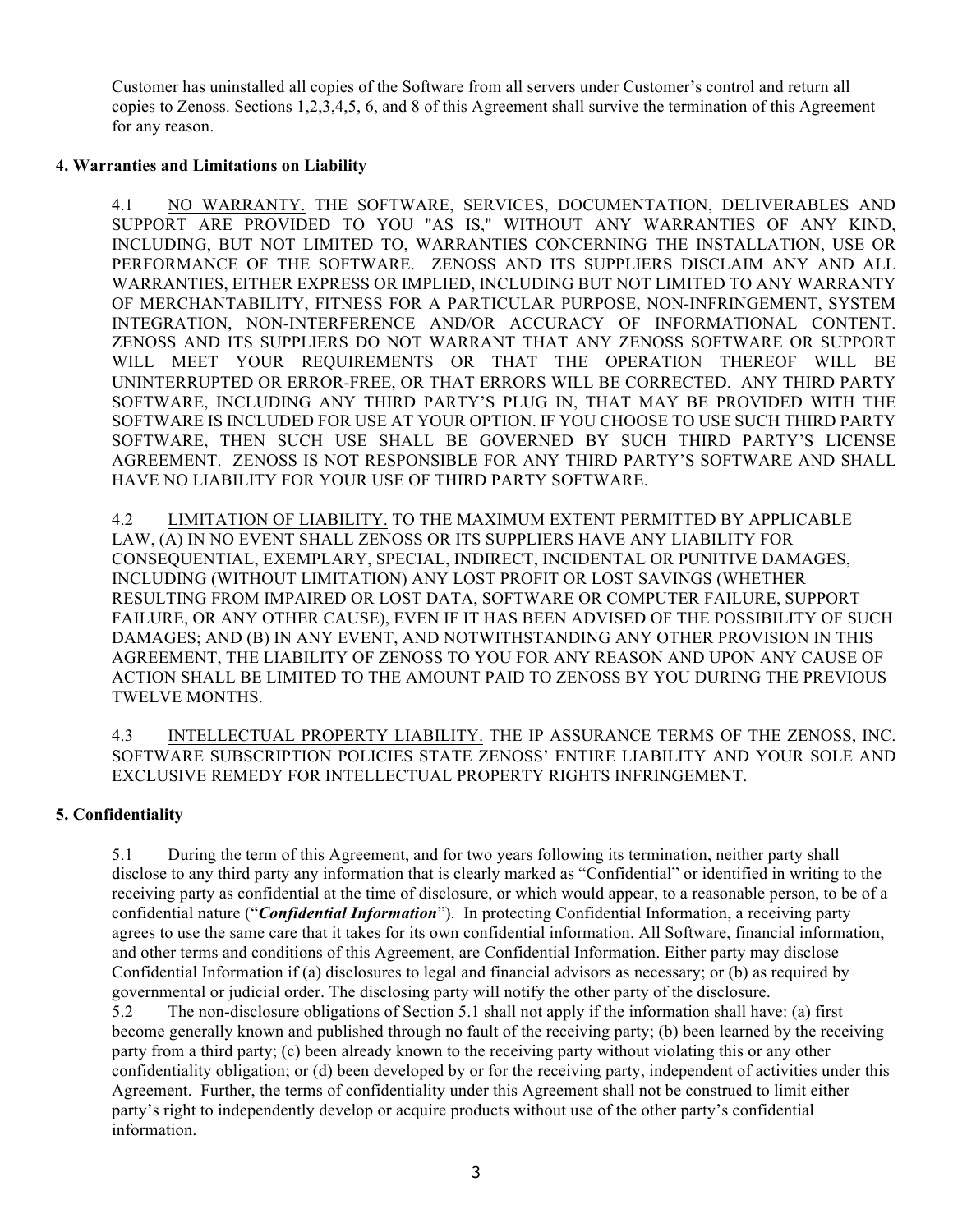5.3 Either party shall disclose any confidential information legally compelled or required by legal or regulatory process. Prior to any such disclosure, the receiving party shall immediately provide to the disclosing party written notice of that obligation so that the disclosing party may seek a protective order or other appropriate remedy or waive compliance by the receiving party with this clause. In the event that such protective order or other remedy is not obtained, or the disclosing party waives compliance with the provisions of this Agreement relating to the confidentiality and non-disclosure of the confidential information, the receiving party or its representatives may furnish only that portion of the confidential information which, in the opinion of its legal counsel, it is legally required to disclose, and in such case the receiving party shall exercise reasonable commercial efforts to obtain assurance that the confidential information to be disclosed is accorded appropriate confidential treatment.

#### **6. Proprietary Rights.**

6.1 Intellectual Property Rights. Zenoss shall own all right, title and interest in all Zenoss intellectual property provided to you under any agreement or any SOW which includes without limitation any derivatives, improvements or modifications of Zenoss intellectual property developed, designed or discovered by you or Zenoss under any agreement or any SOW. You agree to assign and do hereby assign to Zenoss all rights you may have or acquire in all such intellectual property. Zenoss shall have the exclusive right to apply for or register any patents, mask work rights, copyrights, and such other proprietary rights protections with respect thereto. You shall execute such documents, render such assistance, and take such other actions as Zenoss may reasonably request, at Zenoss' expense, to apply for, register, perfect, confirm and protect Zenoss' rights in any intellectual property. Without limiting the foregoing, Zenoss shall have the exclusive right to commercialize, prepare and sell products based upon, sublicense, prepare derivative works from, or otherwise use or exploit the intellectual property rights granted to Zenoss. Nothing in any agreement shall be construed as to preclude Zenoss from developing, using, marketing or otherwise exploiting software programs or other materials that may be competitive with that prepared for you, irrespective of whether such programs are similar or related to the programs developed under any agreement. Any technology developed pursuant to any agreement or any SOW which is jointly created by the parties pursuant to any agreement or created by you as a direct result of your activities relating to any agreement or a SOW, shall be owned by Zenoss unless otherwise mutually agreed in the SOW covering the effort which led to the development of the technology. You hereby waive any and all moral rights, including without limitation any right to identification of authorship or limitation on subsequent modification that you (or its employees, agents, subcontractors or consultants) has or may have in the Services, or Deliverables, and in any other intellectual property that is or becomes the property of Zenoss. The intellectual property and proprietary rights of whatever nature in the Software and related documentation, including derivative works, are and shall remain the exclusive property of Zenoss and/or its suppliers, and nothing in any agreement should be construed as transferring any aspects of those rights to you or any third party. Zenoss and its suppliers reserve any and all rights not expressly granted in any agreement. Zenoss is the trademark of Zenoss, and shall not be used by you without Zenoss' express authorization.

6.2 Reverse Engineering. You agree: (i) not to create or attempt to create by reverse engineering, disassembly, decompilation or otherwise, the source code, internal structure, or organization of any Zenoss Software, Deliverable or any part thereof, from any object code or information that may be made available to You, or aid, abet or permit others to do so; (ii) not to reverse engineer, disassemble or decompile any other Zenoss Software or Deliverable (iii) not to remove, alter or obliterate any identification or notices of any proprietary or copyright restrictions from any product, Software, Service, Deliverable, Documentation or support material; (iv) not to copy any Software, including without limitation Zenoss Software, Service, Documentation or support material, develop any derivative works thereof or include any portion of any Zenoss Software in any other software program; (v) except as expressly permitted herein, not to provide use of Zenoss Software in a computer service business, rental or commercial timesharing arrangement; (vi) not to develop any other products containing any of the concepts and ideas contained in the Software that are not readily apparent from normal use pursuant to the license(s) granted ; (vii) not to develop methods to enable unauthorized parties to use any Zenoss Software, Service, Documentation or support material; (viii) not to publish any results of benchmark tests on the Software; and (ix) not to utilize any method, including tools developed to scan code or file headers, to determine the presence or authors of any third party component software contained within the Software.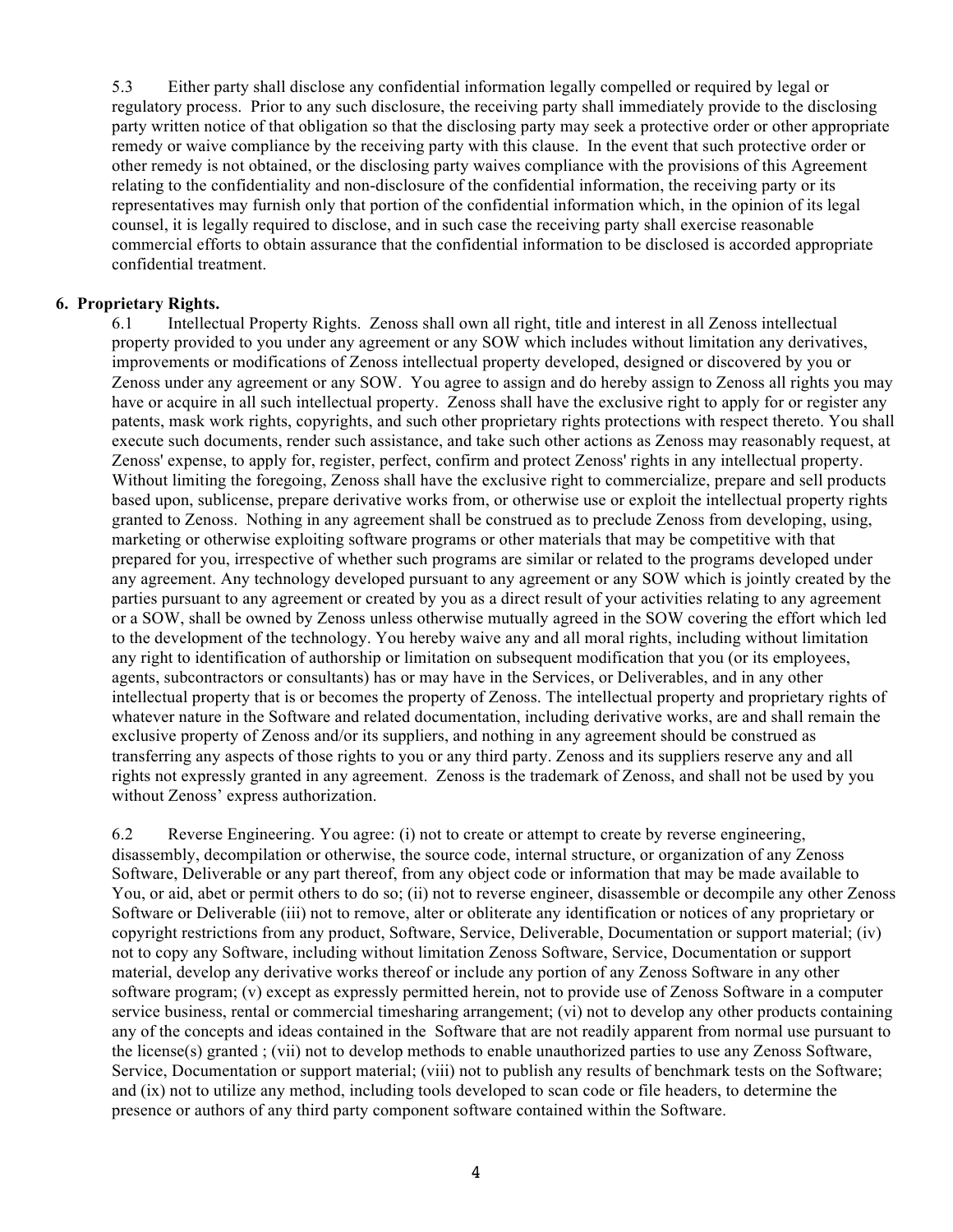### **7. IP Assurance.**

7.1 If an unaffiliated third party brings a legal action against you based on an IP Claim, Zenoss will pay: (i) counsel hired by Zenoss to defend the IP Claim; (ii) your reasonable and verifiable out of pocket expenses incurred directly by you in connection with Zenoss defending the IP Claim or and/or your assisting Zenoss in defending the IP Claim which have been approved in advance in writing by Zenoss (other than your hiring independent counsel); and (iii) any damages awarded by a court of competent jurisdiction (after any appeals) or any settlements of the IP Claim to which Zenoss consents. The foregoing obligations will only arise if you notify Zenoss in writing within ten (10) days of your receipt of the IP Claim, give Zenoss sole and exclusive control over its defense or settlement, and provide Zenoss reasonable assistance in defending the IP Claim, without prejudicing Zenoss in any manner. Nothing will prevent you from hiring your own independent counsel, at your own expense.

7.2 A court of competent jurisdiction issues a final, non-appealable finding (or Zenoss believes that such a finding is likely) that an IP Claim is valid, Zenoss will, at its expense and at its option: (i) obtain the rights necessary for you to continue to use the Software consistent with any agreement you have with Zenoss; (ii) modify the Software so that it is non-infringing; or (iii) replace the allegedly infringing portion of the Software with non-infringing code; provided that if Zenoss believes that none of the aforementioned options is commercially reasonable, Zenoss may terminate any agreement without further liability, and if you return the Software, Zenoss will refund all of your money paid in the then-current subscription year and all of your rights and licenses shall automatically terminate. As soon as you know or should have known of an IP Claim or of facts upon which an IP Claim might be based you must immediately cease using the allegedly infringing Software. 7.3 Zenoss will have no obligation or liability for IP Claims that arise from: (i) the combination of the Software with products or services not provided by Zenoss, if the infringement or misappropriation would not have occurred without the combined use; (ii) the modification of the Software by you or pursuant to your direction (other than at Zenoss' direction); (iii) the modification of the Software by Zenoss in accordance with your specifications, designs or instructions; (iv) Your distribution of the Software to, or its use for the benefit of, any third party; (v) Your use of the Software or any allegedly infringing portion of the Software after you know or should have known of an IP Claim; (vi) use of the Software in a manner not permitted or contemplated ; (vii) your claim or lawsuit against a third party; or (viii) your use of a prior version of the Software if use of a more recent version that is generally available would not result in an infringement or misappropriation. Zenoss' liability shall be limited to one hundred twenty-five percent (125%) of the amount paid by you to Zenoss under any agreement during the previous twelve (12) months.

7.4 For purposes of this commitment, the terms "misappropriation" and "trade secret" will have the meanings defined in the Uniform Trade Secret Act.

# **8. Miscellaneous**

8.1 Interpretation; Severability; Survival. The headings used in this Agreement are for convenience only and shall in no case be considered in construing this Agreement. If any part of this Agreement is held by a court of competent jurisdiction to be illegal or unenforceable, the validity or enforceability of the remainder of this Agreement shall not be affected and such provision shall be deemed modified to the minimum extent necessary to make such provision consistent with applicable law and, in its modified form, such provision shall then be enforceable and enforced.

8.2 Assignment. Customer may not assign this Agreement or its rights or obligations under this Agreement to any person or party, whether by operation of law or otherwise, without Zenoss' prior consent. Any attempt by Customer to assign this Agreement without Zenoss' prior consent shall be null and void.

8.3 No Waiver; Limitations. Failure by either party to exercise any right or remedy under this Agreement does not signify acceptance of the event giving rise to such right or remedy. To the extent permitted by applicable law, no action, regardless of form, arising out of this Agreement may be brought by Customer more than one (1) year after the cause of action has accrued.

8.4 Governing Law; Dispute Forum.

(a) This Agreement shall be deemed to have been consented to in, and shall be governed by the laws of, the State of Texas, U.S.A., excluding its conflict of law provisions. This Agreement shall not be governed by the United Nations Convention on Contracts for the International Sale of Goods or any adopted version of the